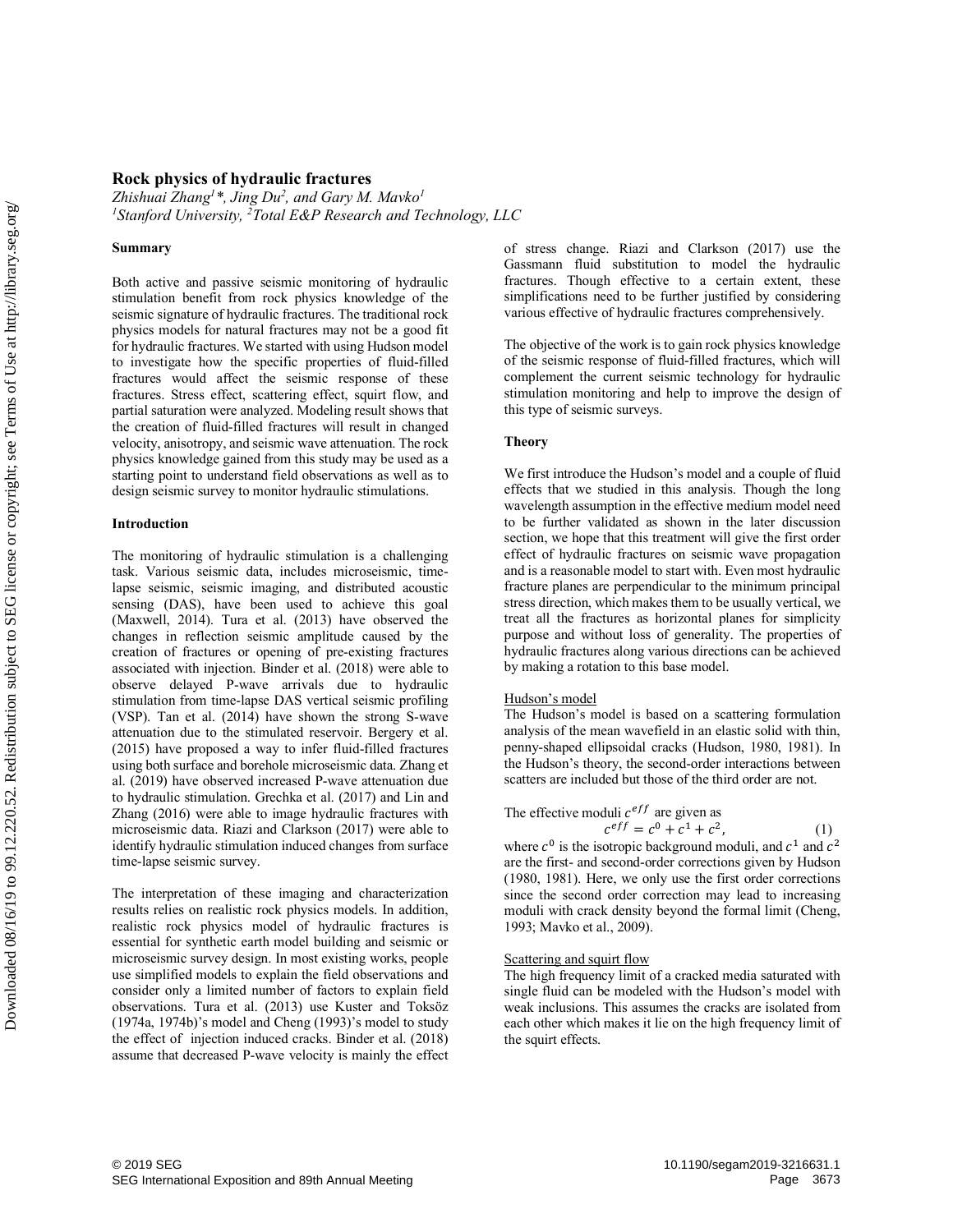## **Rock physics of hydraulic fractures**

The low frequency limit can be calculated with two steps. The first step is to compute the dry frame properties with the Hudson's model with weak inclusions. Then, Anisotropic Gassmann fluid substitution can be used to saturate the dry pores with fluid to obtain the low frequency limit of the model.

## Partial saturation

For the high frequency effect, the rock properties can be modelled by sequentially using the Hudson's model to calculate the fractured rock saturated with water and gas. This stands for the situation where fluid of various phases is isolated from exchanging under high frequency seismic waves.

The low frequency limit of partial saturation effect can be achieved by the following three steps: First, we can use Reuss average to obtain the properties of water and gas mixture. Then the Hudson's model can be used to calculate the properties of dry cracks. Finally, anisotropic Gassmann fluid substitution can be used to saturate the dry pores with the fluid mixture obtained from the first step.

### **Characteristic frequencies**

Characteristic frequencies of various effects of rocks containing hydraulic fractures and typical reservoir rocks are compared in Figure 1. The effect of hydraulic fractures is to bring the critical frequencies of viscous shear, Biot, and squirt effects to a lower value and bring the patchy saturation to a higher value. All these changes make hydraulic fractures more 'visible' to field seismic survey. Thus, it can be important to consider these effects when building rock physics models for hydraulic fractures.



Figure 1: The effect of hydraulic fractures is to bring the critical frequencies of viscous shear, Biot, and squirt effects to a lower value and bring the patchy saturation to a higher value. All of these changes make hydraulic fractures more 'visible' to field seismic survey.

#### **Stress effect**

The stress effect on seismic wave propagation can be modeled with stress induced crack density change and aspect ratio change. In this study, we assume the aspect ratio of cracks stays as constant when effective stress changes. The dependence of crack density on effective stress can be expressed with an exponential function  $\varepsilon = \frac{N}{V} a^3 = \frac{3\phi}{4\pi\alpha}$  $C_1 \exp\left[C_2 \left(P_{effective} - P_0\right)\right]$ , where N is the number of ellipsoids with major axis a within the volume V.  $C_1$  and  $C_2$ are respectively a positive and a negative constant,  $P_{effective}$  is the effective stress and  $P_0$  is a reference stress. An example of this dependency is shown in Figure 2. As the effective stress increases, some cracks tend to close so the crack density decreases. The fracture porosity can be calculated by assuming the aspect ratio stays as a constant as shown by Figure 2.



Figure 2: Dependency of crack density and fracture porosity on effective stress. The effect of stress on seismic wave propagation can be modeled with the corresponding crack density change.  $C_1$  = 0.1,  $C_2 = -10^{-8} Pa^{-1}$ ,  $P_0 = 50 MPa$ ,  $\alpha = 0.02$ .

## **Effects of scattering and squirt flow**

The dependence of Thomsen parameters on effective stress in low and high frequency limit is shown on Figure 3. As expected, the vertical propagating P- and S-wave velocities go larger as the effective stress go larger. The P-wave velocity of the dry frame is significantly smaller than the high frequency limit of the saturated media. Saturating the dry frame with fluid brings the velocities to values near the values of high frequency velocities. The Thomsen parameters tend to be smaller as the effective stress increases, which close the cracks. The parameter  $\varepsilon$  displays significant dispersion while  $\delta$  and  $\gamma$  do not.

There is no dispersion for S-wave and little dispersion for vertically propagating P-wave. Thus, the attenuation due to squirt effect can be insignificant.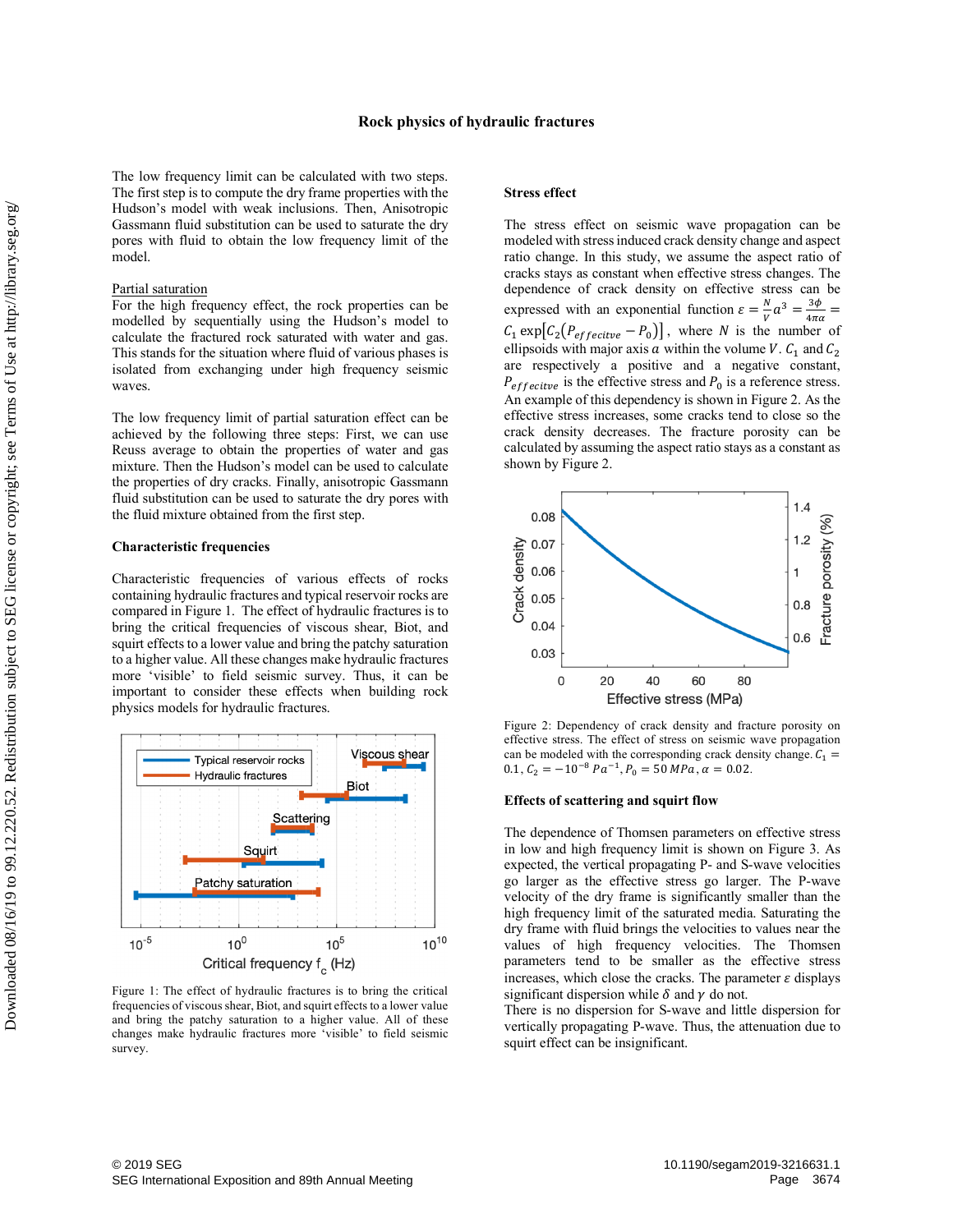

Figure 3: Dependence of Thomsen parameters on effective stress. As the effective stress increase, the velocities of vertical propagating P- and S-waves increase, and the anisotropic parameters decreases. There is no dispersion for S-wave and the dispersion effect of vertically propagating P-wave is insignificant.

### Effects of aspect ratio and crack density

Fracture aspect ratio  $\alpha$  and crack density  $\varepsilon$  are the two important parameters to characterize hydraulic fractures. The effects of aspect ratio and crack density on Thomsen parameters are shown on Figure 4. From these maps, we may find that the velocities tend to decrease, and the anisotropic parameters tend to increase with increase in either crack density or aspect ratio. The Thomsen parameters that controls the P-wave propagation (Vertical propagating Vp,  $\varepsilon$ , and  $\delta$ ) are dependent on both crack density and aspect ratio. However, those controlling S-wave propagation (Vertical propagating Vs and  $\gamma$ ) are only sensitive to crack density but are barely affected by aspect ratio.

We may also investigate the dependence of Thomsen parameters on crack density and aspect ratio under the constraint of constant fracture porosity. The fracture porosity induced by a hydraulic stimulation can be expressed by  $\phi =$  $\frac{4\pi\alpha\varepsilon}{3}$ . The constant porosity contours overlain the Thomsen parameters in Figure 4. Tracing along a constant porosity

line, we may find that the effect of cracks on seismic wave propagation goes smaller as the aspect ratio goes larger, that is, the shape of cracks goes more like a sphere.



Figure 4: Maps of Thomsen parameters as a function of aspect ratio and crack density. The contour lines are the porosity in percentage.

#### **Effect of partial saturation**

The high and low frequency limit of the Thomsen parameters as a function of water saturation are shown by Figure 5. As the water saturation increases, the rock properties change very little in low frequency limit. Under the high-frequency limit, the effect of cracks goes weaker as water saturation increases, which lead to greater dispersion to P-wave.

## Attenuation due to partial saturation

The high and low frequency limits of the model can be used for dispersion calculation. Attenuation due to partial saturation can be approximated with a simple standard linear solid model (Mavko et al., 2009) using the dispersion relation predicted previously. The estimated Q values as a function of water saturation for vertically propagating Pwave are shown in Figure 5. The squirt effect and partial saturation won't affect the S-wave attenuation since little dispersion will be predicted for S-wave by the Hudson's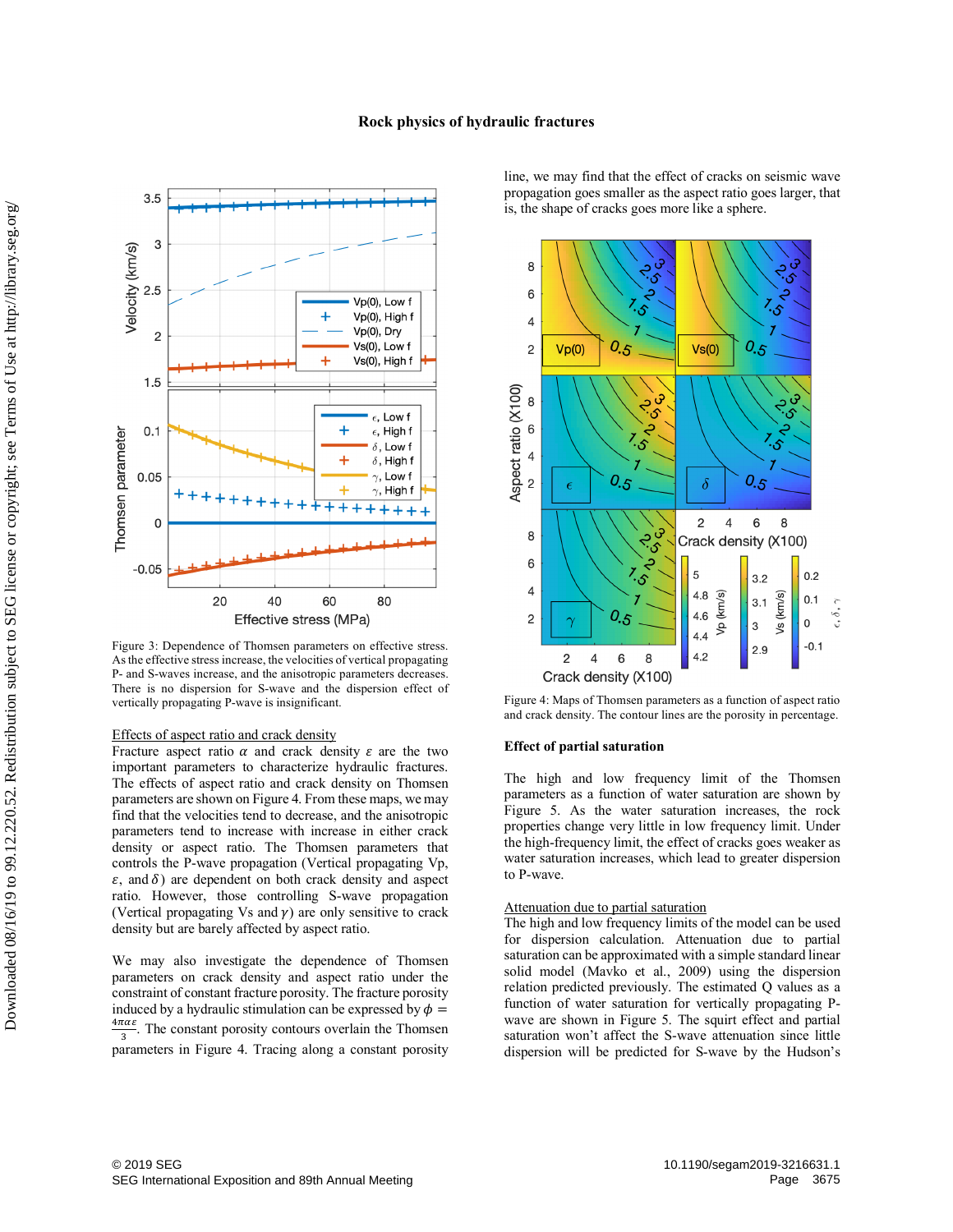model. This is consistent with our previous study in the Vaca Muerta formation, where we observed a significant increased P-wave attenuation due to hydraulic stimulation (Zhang et al., 2019). The dispersion estimated Q values explain the change in Qp value due to hydraulic stimulation is larger than the Qs value change.



Figure 5: The effect of partial saturation.

#### **Discussion**

One of the major limitations of this study may lie in the scale effect. Figure 6 shows the typical geometry size of hydraulic fractures and typical wavelength for various seismic data. According to this comparison, the fracture dimension might be comparable to the seismic wavelength. This makes the underlying long-wavelength assumption of Hudson's model questionable. In this case, other models such as the displacement/velocity discontinuity model (Pyrak-Nolte et al., 1990a, b) may be used to study the hydraulic fracture effect, which will be the next step of this work.



Figure 6: Comparison of the scales of hydraulic fractures and seismic wavelengths.

## **Conclusions**

We studied the effects of stress, scattering, squirt flow, and partial saturation on seismic properties of fluid-filled fractured rocks. The roles of various fracture properties play in seismic wave propagation have been analyzed. We also investigated the seismic properties of fluid-filled fractures in both low- and high-frequency limit. The dispersion under high water saturation condition predicted by this study correspond to significant attenuation of P-waves. Zhang et al. (2019) observed a smaller-than-one Qp/Qs and significant decrease in Qp due hydraulic stimulation in the Vaca Muerta Formation. One possible reason to this phenomenon is due to hydraulic stimulation. The effects discussed in this work provide a possible explanation to this field observation.

### **Acknowledgments**

The authors would like to thank Total for granting permission to publish this paper. This work was done as a post-doc project at Stanford sponsored by Total.